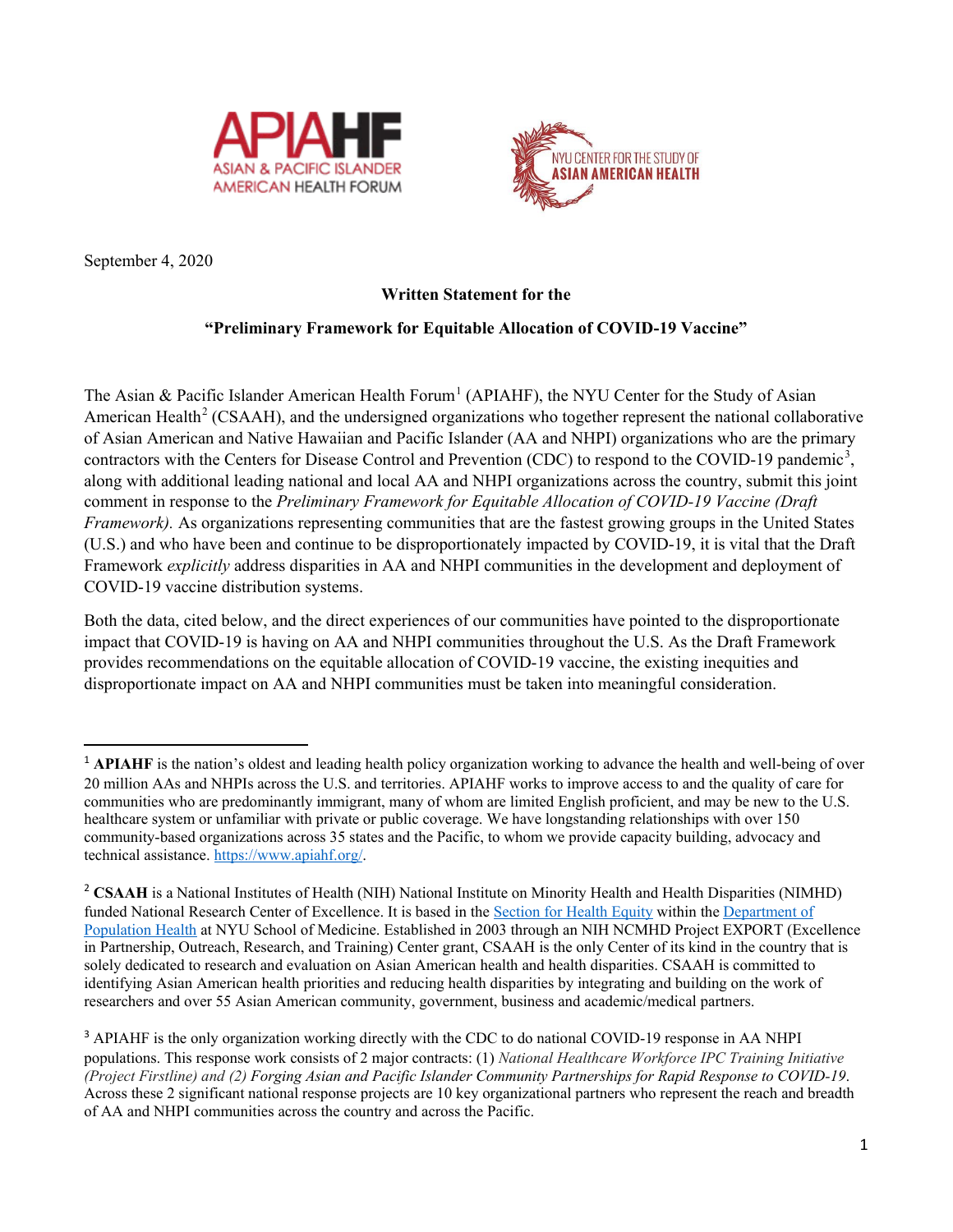In addition to the statistical basis for vaccine allocation, there are societal conditions which have also played out during COVID-19 which impact the health of AA and NHPIs. These include the anti-Asian hate and xenophobia that has swept the nation, falsely associating the pandemic with Asians and others perceived to be foreign or different. In addition, the regulatory environment has chilled the ability of immigrant families, of all forms of residency status, from seeking health care through the public charge rule that had already resulted in dramatic declines in seeking medical care before COVID-19. With the public charge rule still pending, this will likely have a negative impact on vaccine acceptance and seeking, even among those who would be prioritized in the first tiers of vaccine allocation.

# **The Draft Framework Fails to Address the Disproportionate Impact of COVID-19 on AAs and NHPIs**

To date, there have been more than 18[4](#page-1-0),000 COVID-19 deaths and over 6,000,000 COVID-19 cases.<sup>4</sup> Communities of color make up less than 40 percent of the US population, but make up 52 percent of the excess deaths, compared to the average over the last five years.<sup>[5](#page-1-1)</sup>

As of the end of August, the CDC reported that AAs accounted for 3.5 percent (n=78,203) of COVID-19 cases and 5.0 percent (n=5,614) of COVID-19 deaths, while NHPIs accounted for 0.3 percent (n=7,171) of cases and 0.2 percent (n=153) of deaths.<sup>[6](#page-1-2)</sup> However, CDC data on race/ethnicity were missing for 51 percent of COVID-19 cases and 18 percent of COVID-19 deaths. The limited data on AAs and NHPIs demonstrate:

- The current available data are undercounting the impact of COVID-19 among AA and NHPI communities.[7](#page-1-3)
- Recent estimates indicate a high burden of COVID-19 deaths among AAs, with almost 14,000 excess deaths, and AAs have the second-highest increase in deaths following Hispanic Americans.<sup>[8](#page-1-4)</sup> The rapid increase in COVID-19 cases and deaths among this population make future prevention critical with mounting evidence of waning immunity from natural infection and preliminary reports of re-infection.<sup>[9](#page-1-5)</sup>
- Regional data have reported greater COVID-19 cumulative incidence and case fatality rates (proportion of deaths to cases) among  $\tilde{As}^{10}$  $\tilde{As}^{10}$  $\tilde{As}^{10}$  and NHPIs (see Figure 1). In contrast to CDC reports, data from the

doi:10.15585/mmwr.mm6933e1. Goldfarb A, Rivera JM. COVID-19 Race and Ethnicity Data: What's Changed, and What Still Needs Improvement. The COVID Tracking Project. Accessed August 31, 2020. [https://covidtracking.com/blog/covid-](https://covidtracking.com/blog/covid-19-race-and-ethnicity-data-whats-changed-and-what-still-needs)[19-race-and-ethnicity-data-whats-changed-and-what-still-needs.](https://covidtracking.com/blog/covid-19-race-and-ethnicity-data-whats-changed-and-what-still-needs) 

doi:10.1377/hblog20200708.894552.

<span id="page-1-0"></span> <sup>4</sup> Centers for Disease Control and Prevention. Demographic Trends of COVID-19 cases and deaths in the US reported to CDC. CDC COVID Data Tracker. Accessed August 31, 2020. [https://www.cdc.gov/covid-data-tracker.](https://www.cdc.gov/covid-data-tracker) 

<span id="page-1-1"></span><sup>5</sup> Flagg A, Sharma D, Fenn L, Stobbe M. COVID-19's Toll on People of Color Is Worse Than We Knew. *The Marshall Project*. Published August 21, 2020. Accessed August 31, 2020. [https://www.themarshallproject.org/2020/08/21/covid-19-s](https://www.themarshallproject.org/2020/08/21/covid-19-s-toll-on-people-of-color-is-worse-than-we-knew)[toll-on-people-of-color-is-worse-than-we-knew.](https://www.themarshallproject.org/2020/08/21/covid-19-s-toll-on-people-of-color-is-worse-than-we-knew)

<span id="page-1-2"></span><sup>6</sup> Centers for Disease Control and Prevention. Demographic Trends of COVID-19 cases and deaths in the US reported to CDC. CDC COVID Data Tracker.

<span id="page-1-3"></span><sup>7</sup> Moore JT. Disparities in Incidence of COVID-19 Among Underrepresented Racial/Ethnic Groups in Counties Identified as Hotspots During June 5–18, 2020 — 22 States, February–June 2020. *MMWR Morb Mortal Wkly Rep*. 2020;69.

<span id="page-1-4"></span><sup>8</sup> Flagg A, Sharma D, Fenn L, Stobbe M. COVID-19's Toll on People of Color Is Worse Than We Knew. *The Marshall Project.* 

<span id="page-1-5"></span><sup>9</sup> Young K. COVID-19: Waning Antibodies / Seroprevalence of Antibodies / Thromboses. *NEJM Journal Watch*. 2020;2020. doi:10.1056/nejm-jw.FW116855. *See also* Ibarrondo FJ, Fulcher JA, Goodman-Meza D, et al. Rapid Decay of Anti–SARS-CoV-2 Antibodies in Persons with Mild Covid-19. *New England Journal of Medicine*. Published online July 21, 2020:null. doi:10.1056/NEJMc2025179.

<span id="page-1-6"></span><sup>10</sup> Yan B, Ng F, Nguyen TT. *High Mortality from COVID-19 among Asian Americans in San Francisco and California*. UCSF School of Medicine and Asian American Research Center on Health (ARCH); 2020.

[https://asianarch.org/press\\_releases/Asian%20COVID-19%20Mortality%20Final.pdf.](https://asianarch.org/press_releases/Asian%20COVID-19%20Mortality%20Final.pdf) *See also* Yan B, Ng F, Chu J, Tsoh J, Nguyen T. Asian Americans Facing High COVID-19 Case Fatality. *Health Affairs Blog*.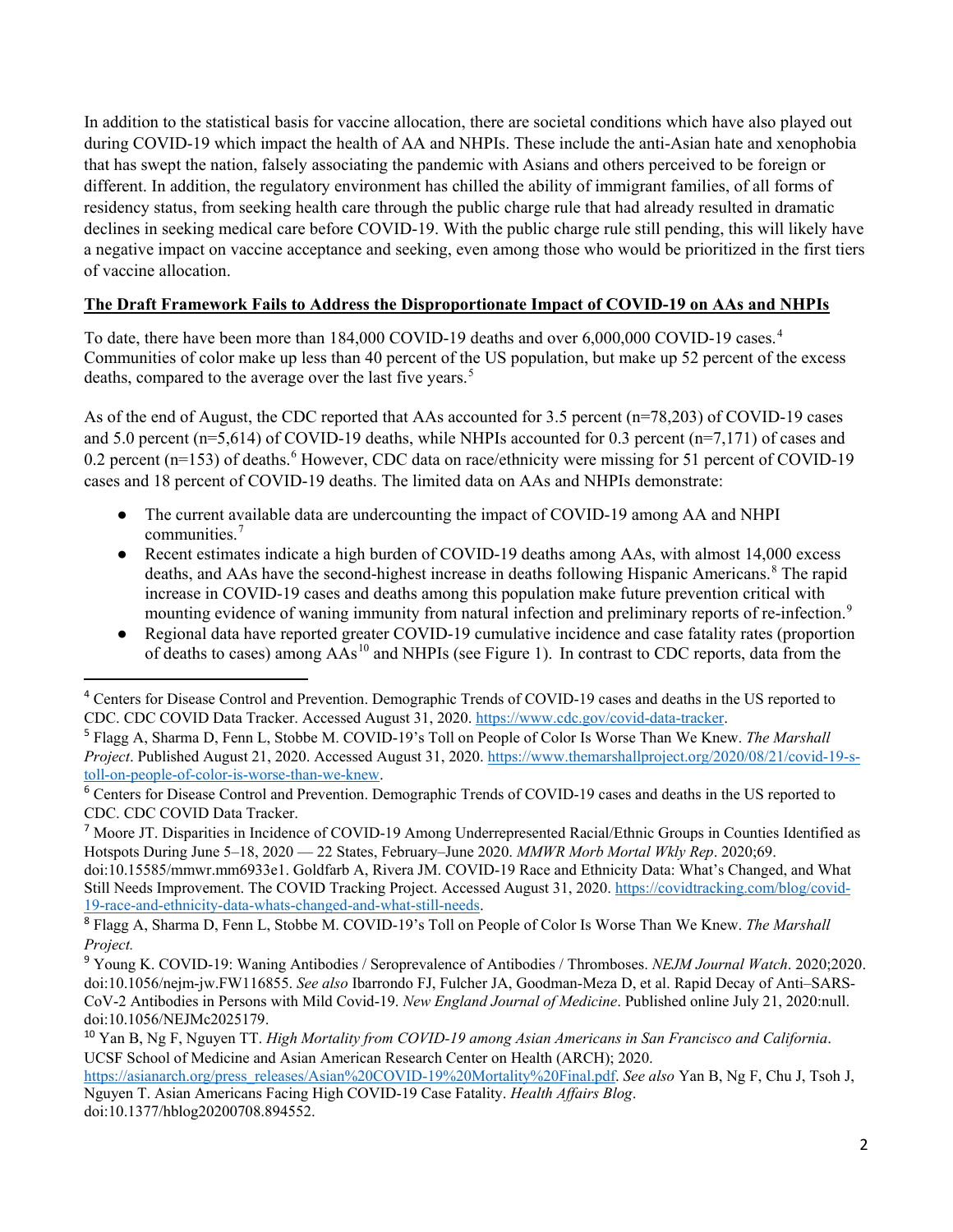NHPI COVID-19 Data Policy Lab Dashboard reported 12,992 COVID-19 NHPI cases and 211 COVID-19 NHPI deaths as of August 26, 2020.<sup>[11](#page-2-0)</sup>

- Initial research suggests there may be lower testing among AA populations.<sup>[12](#page-2-1)</sup>
- In at least 10 states, AAs have a case fatality rate that is disproportionately higher than the general population, while the same is true for NHPIs in 8 states.<sup>[13](#page-2-2)</sup> For example, in South Dakota, the case rate for AAs is 6 times higher as a proportion of their population in the state.<sup>[14](#page-2-3)</sup> These numbers may be larger, but many states are not reporting out data in sufficient enough detail to evaluate disparities, while the CDC has not reported out any data about AA or NHPI subpopulations, many of whom often face distinct health disparities.<sup>[15](#page-2-4)</sup>
- In some localities, like King County, Washington, and San Francisco County, California, NHPIs have rates 3 times or more their proportion in the population.<sup>[16](#page-2-5)</sup> In Spokane County, Washington, Marshall Islanders make up less than 1% of the county's population, but make up 30% of confirmed COVID-19 cases.[17](#page-2-6)
- Across the country, Pacific Islanders are being hospitalized with COVID-19 at up to 10 times the rate of other racial groups. In Washington, the rate of confirmed cases for NHPIs are 9 times higher than those of whites. In Oregon, Pacific Islanders make up .4% of the population, but represent nearly 3% of all COVID-19 infections. Summarily, in Arkansas, Pacific Islanders make up .3% of the population, but account for 8% of COVID-19 cases. In Hawaii, Pacific Islanders make up 4% of the population, but 25% of COVID-19 cases. $18$

[https://mcusercontent.com/d7f02dd24377959c916d14de6/files/5ebe9b24-21f8-4d67-93d2-](https://mcusercontent.com/d7f02dd24377959c916d14de6/files/5ebe9b24-21f8-4d67-93d2-4f218db2e323/NCAPIP_Statement_to_House_Ways_and_Means_Committee_on_COVID_19_Disparities.pdf)

[4f218db2e323/NCAPIP\\_Statement\\_to\\_House\\_Ways\\_and\\_Means\\_Committee\\_on\\_COVID\\_19\\_Disparities.pdf.](https://mcusercontent.com/d7f02dd24377959c916d14de6/files/5ebe9b24-21f8-4d67-93d2-4f218db2e323/NCAPIP_Statement_to_House_Ways_and_Means_Committee_on_COVID_19_Disparities.pdf)

Asian Americans is 6.2%, the uninsured rate for Nepalese is 13.4% and 9.4% for Pakistanis.

[https://mk0picopce2kx432grq5.kinstacdn.com/wp-content/uploads/2020\\_0424-PICOPCE-COVID19-Press-Release.pdf.](https://mk0picopce2kx432grq5.kinstacdn.com/wp-content/uploads/2020_0424-PICOPCE-COVID19-Press-Release.pdf)

<span id="page-2-0"></span> <sup>11</sup> UCLA Center for Health Policy Research. NHPI COVID-19 Data Policy Lab Dashboard. Accessed August 31, 2020. [https://public.tableau.com/views/NHPI\\_CDPL\\_Dashboard\\_with\\_extract/NHPICDPLDashboard?:embed=y&:showVizHome](https://public.tableau.com/views/NHPI_CDPL_Dashboard_with_extract/NHPICDPLDashboard?:embed=y&:showVizHome=no&:host_url=https%3A%2F%2Fpublic.tableau.com%2F&:embed_code_version=3&:tabs=no&:toolbar=yes&:animate_transition=yes&:display_static_image=no&:display_spinner=no&:display_overlay=yes&:display_count=yes&:language=en&publish=yes&:loadOrderID=0) [=no&:host\\_url=https%3A%2F%2Fpublic.tableau.com%2F&:embed\\_code\\_version=3&:tabs=no&:toolbar=yes&:animate\\_tra](https://public.tableau.com/views/NHPI_CDPL_Dashboard_with_extract/NHPICDPLDashboard?:embed=y&:showVizHome=no&:host_url=https%3A%2F%2Fpublic.tableau.com%2F&:embed_code_version=3&:tabs=no&:toolbar=yes&:animate_transition=yes&:display_static_image=no&:display_spinner=no&:display_overlay=yes&:display_count=yes&:language=en&publish=yes&:loadOrderID=0) [nsition=yes&:display\\_static\\_image=no&:display\\_spinner=no&:display\\_overlay=yes&:display\\_count=yes&:language=en&p](https://public.tableau.com/views/NHPI_CDPL_Dashboard_with_extract/NHPICDPLDashboard?:embed=y&:showVizHome=no&:host_url=https%3A%2F%2Fpublic.tableau.com%2F&:embed_code_version=3&:tabs=no&:toolbar=yes&:animate_transition=yes&:display_static_image=no&:display_spinner=no&:display_overlay=yes&:display_count=yes&:language=en&publish=yes&:loadOrderID=0) [ublish=yes&:loadOrderID=0.](https://public.tableau.com/views/NHPI_CDPL_Dashboard_with_extract/NHPICDPLDashboard?:embed=y&:showVizHome=no&:host_url=https%3A%2F%2Fpublic.tableau.com%2F&:embed_code_version=3&:tabs=no&:toolbar=yes&:animate_transition=yes&:display_static_image=no&:display_spinner=no&:display_overlay=yes&:display_count=yes&:language=en&publish=yes&:loadOrderID=0)

<span id="page-2-1"></span><sup>12</sup> Kandula N, Shah N. Asian Americans invisible in COVID-19 data and in public health response. *Chicago Reporter.*  Published June 16, 2020. Accessed August 31, 2020[. https://www.chicagoreporter.com/asian-americans-invisible-in-covid-](https://www.chicagoreporter.com/asian-americans-invisible-in-covid-19-data-and-in-public-health-response/)[19-data-and-in-public-health-response/.](https://www.chicagoreporter.com/asian-americans-invisible-in-covid-19-data-and-in-public-health-response/) See also Quach T, Ðoàn LN, Liou J, Ponce N. Simultaneously Blamed and Ignored: Barriers, Behaviors, and Impact of COVID-19 on Asian Americans. *JMIR Preprints*. Published online August 30, 2020. doi:10.2196/preprints.23976.

<span id="page-2-2"></span><sup>&</sup>lt;sup>13</sup> Testimony from the National Council of Asian Pacific Islander Physicians to the Committee on Ways and Means (June 9, 2020). Available at:

<span id="page-2-3"></span><sup>14</sup> Wen, Leana and Nakisa Sadeghi, Addressing Racial Health Disparities In The COVID-19 Pandemic: Immediate And Long-Term Policy Solutions, *Health* Affairs. Published July 20, 2020. Available at: [https://www.healthaffairs.org/do/10.1377/hblog20200716.620294/full/.](https://www.healthaffairs.org/do/10.1377/hblog20200716.620294/full/)

<span id="page-2-4"></span><sup>&</sup>lt;sup>15</sup> For example, APIAHF analysis of 2018 American Community Survey data shows that while the overall uninsured rate for

<span id="page-2-5"></span><sup>16</sup> "Devastating COVID-19 Rate Disparities Ripping Through Pacific Islander Communities in the U.S.," *Pacific Islander Center on Primary Care* Excellence. Published April 27, 2020. Available at:

<span id="page-2-7"></span><span id="page-2-6"></span><sup>&</sup>lt;sup>17</sup> Jackson, Lagipoiva, "Pacific Islanders in US Hospitalized with COVID-19 at up to 10 Times the Rate of Other Groups," *The Guardian*. Published July 26, 2020. Available at: [https://www.theguardian.com/world/2020/jul/27/system-is-so-broken](https://www.theguardian.com/world/2020/jul/27/system-is-so-broken-covid-19-devastates-pacific-islander-communities-in-us?CMP=share_btn_link)[covid-19-devastates-pacific-islander-communities-in-us?CMP=share\\_btn\\_link.](https://www.theguardian.com/world/2020/jul/27/system-is-so-broken-covid-19-devastates-pacific-islander-communities-in-us?CMP=share_btn_link)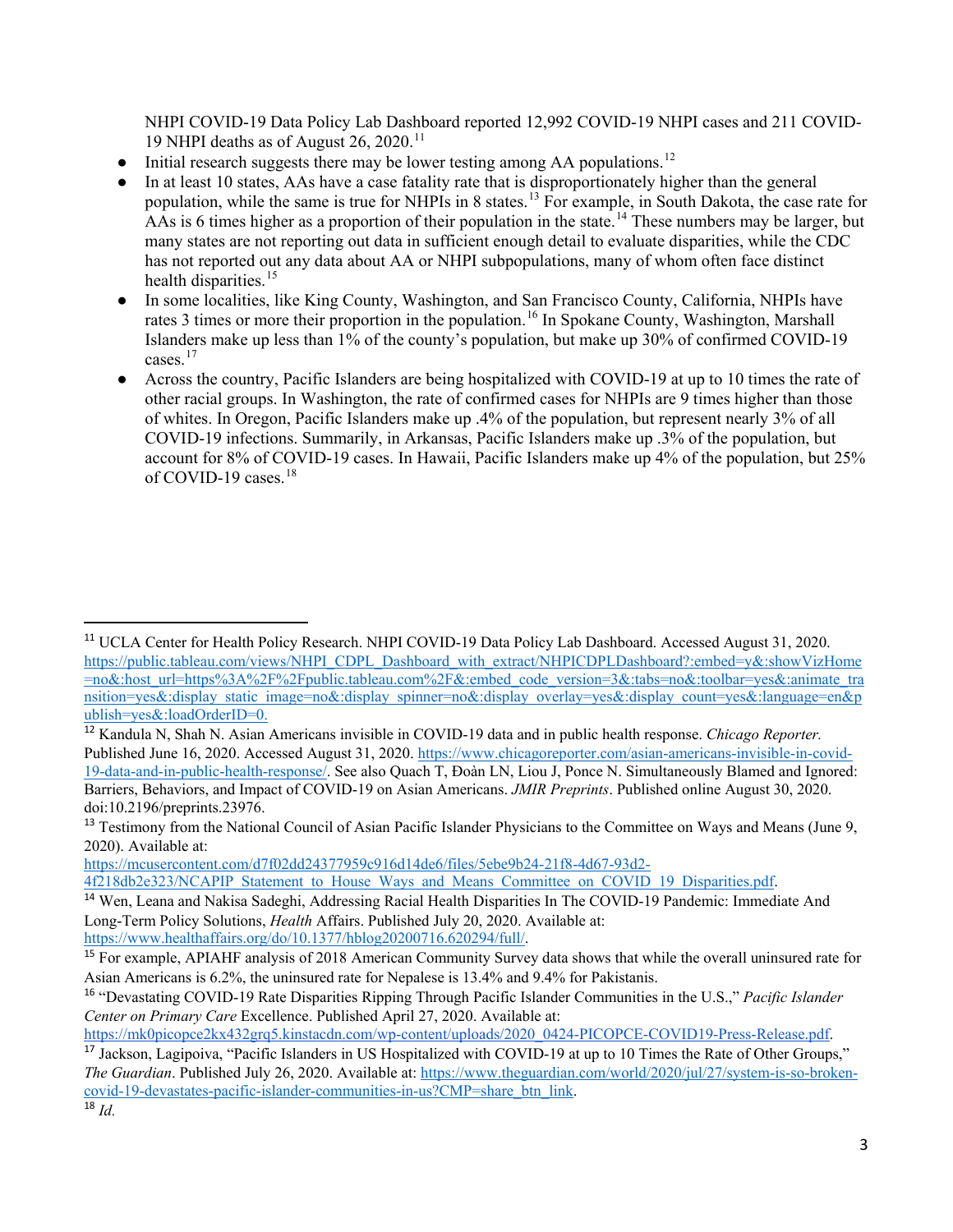- Initial research from San Francisco suggests that AAs had the highest proportion of deaths due to COVID-[19](#page-3-0) across all other racial groups.<sup>19</sup> While AAs make up one-third of the city's population, they make up half of its COVID-19 deaths.<sup>[20](#page-3-1)</sup>
- In California, the NHPI community makes up .3% of the state's population, but accounts for .6% of cases, while AAs represent 11.8% of COVID-19 deaths and 15% of the state population.
- AAs represent 16% of COVID-19 deaths and 15% of the state population, while NHPIs make up 1.6% of cases but .3% of the state's population.<sup>[21](#page-3-2)</sup>
- Using what limited information is available, researchers have found that Filipino-Americans are dying of the virus at very high rates, accounting for 35% of COVID-19 deaths amongst California's AA population.[22](#page-3-3)

# **Figure 1: COVID-19 cases per 100,000 by race/ethncity over time**



Citation: Chang RC, Penaia C, Thomas K. Count Native Hawaiian And Pacific Islanders In COVID-19 Data— It's An OMB Mandate. Health Affairs Blog. doi:10.1377/hblog20200825.671245.

[https://www.sfchronicle.com/health/article/Why-has-coronavirus-taken-such-a-toll-on-SF-s-15282096.php.](https://www.sfchronicle.com/health/article/Why-has-coronavirus-taken-such-a-toll-on-SF-s-15282096.php)

<span id="page-3-3"></span><sup>22</sup> Wong, Tiffany, Little noticed, Filipino Americans are dying of COVID-19 at an alarming rate, *Los Angeles Times*. Published July 21, 2020. Available at: [https://www.latimes.com/california/story/2020-07-21/filipino-americans-dying-covid.](https://www.latimes.com/california/story/2020-07-21/filipino-americans-dying-covid)

<span id="page-3-0"></span> <sup>19</sup> Constance, Agnes, Asian American Death Rate in San Francisco Concerning, Researchers Say, *NBC* News. Published May 20, 2020. Available at: [https://www.nbcnews.com/news/asian-america/asian-american-covid-19-death-rate-san-francisco](https://www.nbcnews.com/news/asian-america/asian-american-covid-19-death-rate-san-francisco-concerning-researchers-n1211491)[concerning-researchers-n1211491.](https://www.nbcnews.com/news/asian-america/asian-american-covid-19-death-rate-san-francisco-concerning-researchers-n1211491)

<span id="page-3-1"></span><sup>&</sup>lt;sup>20</sup> Palomino, Joaquin, Why has coronavirus taken such a toll on SF's Asian American community? Experts perplexed over high death rate, *San Francisco Chronicle*. Published May 2020, 2020. Available at:

<span id="page-3-2"></span><sup>&</sup>lt;sup>21</sup> COVID-19 Updates, *California Department of Public Health COVID-19 Cases and Deaths by Race/Ethnicity*. Accessed September 3, 2020. Available at [https://www.cdph.ca.gov/Programs/CID/DCDC/Pages/COVID-19/Race-Ethnicity.aspx.](https://www.cdph.ca.gov/Programs/CID/DCDC/Pages/COVID-19/Race-Ethnicity.aspx)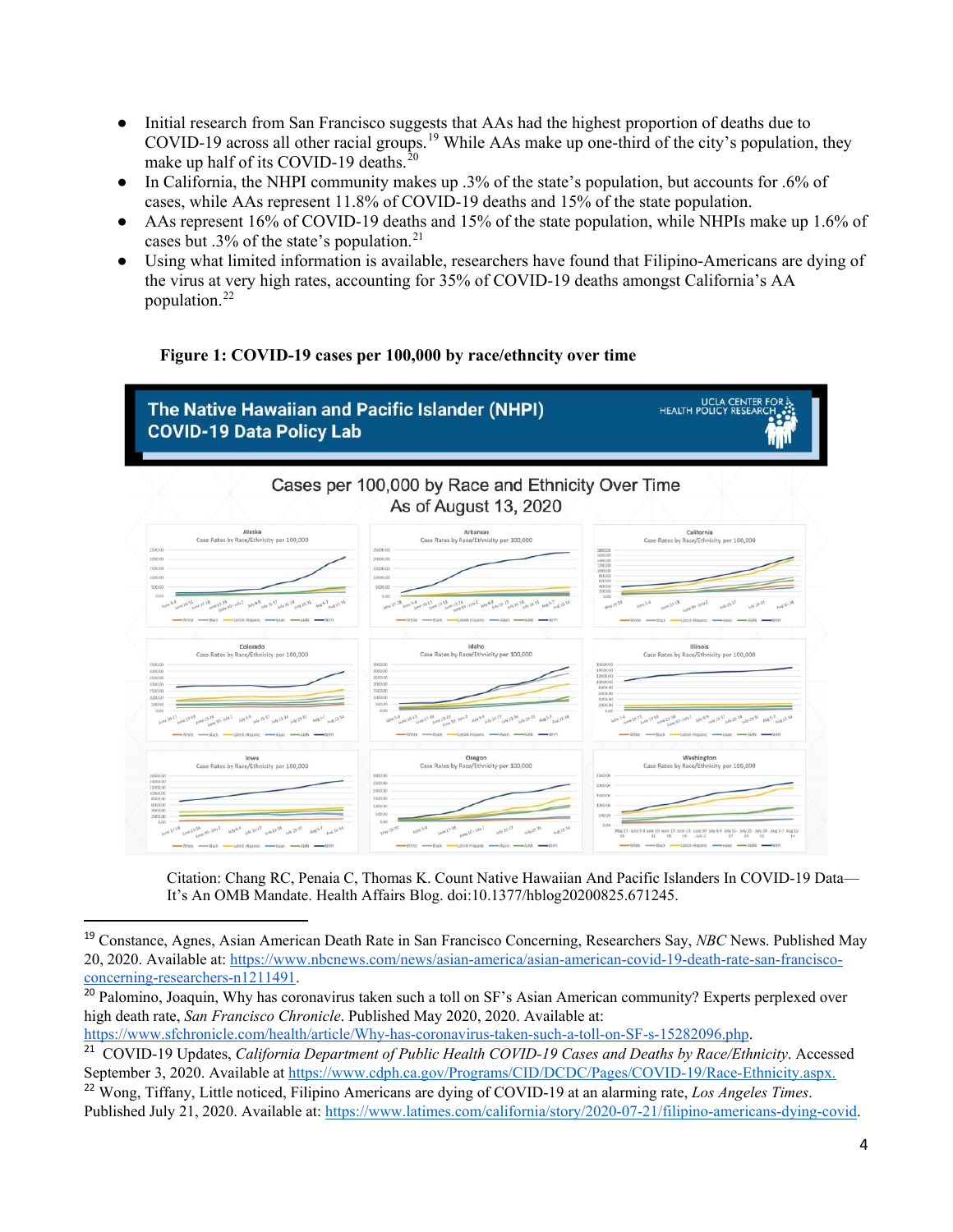Given these alarming and documented disparities, there is a critical need for better understanding that these data are important to control the spread and reduce the impact of COVID-19 among racial and ethnic communities. The social determinants of health that underlie these disparities in COVID-19 deaths include increased incidence of xenophobic hate and violence. AA and NHPI organizations have documented at least 1,900 hate incidents in 46 states.<sup>[23](#page-4-0)</sup> In addition, AA and NHPIs have increased risk of adverse COVID-19 outcomes (e.g., burden of chronic conditions and multigenerational homes), and a large proportion of AA and NHPI frontline essential workers.<sup>[24](#page-4-1)</sup>

Despite the documented disparities and underling social determinants of health impacting AAs and NHPIs, the **Draft Framework fails to include a single reference to AA and NHPI disparities** when discussing the impact on Black, Hispanic or Latinx, American Indian and Alaska Native populations. In failing to explicitly identify AA and NHPI disparities along with other communities of color, the Draft Framework erases these disparities, potentially creating the false sense that they do not exist or that AAs and NHPIs are not being uniquely impacted by COVID-19. As advocates for AA and NHPI communities, we note this is a glaring omission that must be addressed in any final framework. Failure to include AAs and NHPIs will continue to exacerbate a culture of exclusion of these communities, resulting in them being excluded from COVID-19 vaccine allocations at a time when they are deeply impacted.

- Page 37, line 777 Add Asian American and Native Hawaiian and Pacific Islander populations to "A significantly higher burden is experienced by Black, Hispanic or Latinx, and American Indian and Alaska Native populations."
- Page 38, lines 792-793 Add the sovereignty of Native Hawaiians to "In addition, any vaccine allocation plan implemented at the federal and state levels must respect the tribal sovereignty of American Indian and Alaska Native nations."
- Page 48, line 1069 Add Asian American and Native Hawaiian and Pacific Islander populations to "…and Black, Hispanic or Latinx, and American Indian and Native Alaskan communities given the ways in which these risks disproportionately affect people in these groups."
- Page 76, lines 1785-1787 Add Asian American and Native Hawaiian and Pacific Islander populations to "The data clearly demonstrate that people of color—specifically Black, Hispanic or Latinx, and American Indian and Alaska Native—have been disproportionately impacted by COVID-19 with higher rates of morbidity, mortality, and transmission."

Given the existing inequitable distribution and allocation of health resources, if not further addressed and if replicated in vaccine allocation, COVID-19 will further health inequities and have negative impacts on health outcomes for AA and NHPI populations. COVID-19 interventions and clinical trials that are substantive for and meaningful to AA and NHPI communities will be needed at all phases, as well as for risk criteria to mitigate health inequities in the development and deployment of vaccine distribution systems.

## **Vaccine Allocation for AA and NHPI Health Essential Workers**

Essential workers face higher risks of COVID-19 infection because of increased exposure to the virus. About 10 percent of the US workforce are employed in jobs where they are exposed to infection or disease at least once per

<span id="page-4-0"></span><sup>&</sup>lt;sup>23</sup> Ko JY, Danielson ML, Town M, et al. Risk Factors for COVID-19-associated hospitalization: COVID-19-Associated Hospitalization Surveillance Network and Behavioral Risk Factor Surveillance System. *medRxiv*. Published online July 27, 2020:2020.07.27.20161810. doi:10.1101/2020.07.27.20161810.

<span id="page-4-1"></span><sup>&</sup>lt;sup>24</sup> Kaholokula JK, Samoa RA, Miyamoto RES, Palafox N, Daniels S-A. COVID-19 Special Column: COVID-19 Hits Native Hawaiian and Pacific Islander Communities the Hardest. *Hawaii J Health Soc Welf*. 2020;79(5):144-146. See also Krisberg K. Essential workers facing higher risks during COVID-19 outbreak: Meat packers, retail workers sickened. *The Nation's Health*. 2020;50(6):1-16. See also Jurado L-FM, Saria MG. Filipino nurses in the United States. *Nursing Management*. 2018;49(3):36–41. doi:10.1097/01.NUMA.0000530423.71453.58.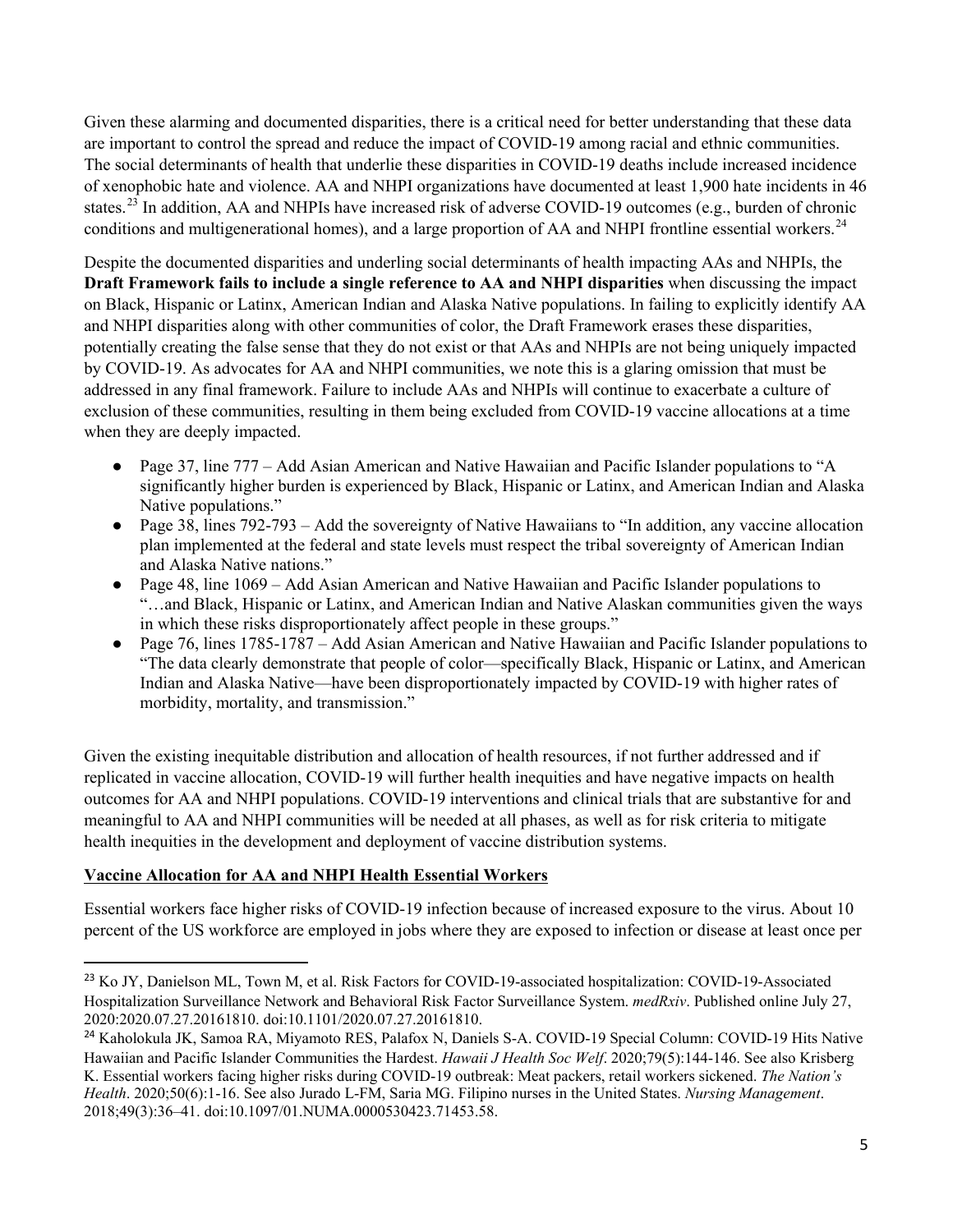week.<sup>[25](#page-5-0)</sup> About 30 percent of AAs and NHPIs are represented in the essential workforce, including healthcare, food preparation services, personal care, protective services, sales and production (see Figure 2). Pacific Islanders also have a high concentration in the meat- and poultry-processing industry, another essential industry. The burden of exposure to infection or disease at least once a week was more than 75 percent among healthcare support and healthcare practitioner workers, and about 30 percent among protective services workers.<sup>17</sup> In some states, AAs and NHPIs make up the highest share of healthcare workers, with a large proportion who are immigrants.<sup>[26](#page-5-1)</sup>

In response to Page 60, lines 1316-1319 - Among AAs and NHPIs, there are several populations that have been reported to have a greater burden of COVID-19 deaths, in addition to the higher risk of COVID-19 disease and severe higher rates of comorbid conditions.

- Filipino nurses make up a large proportion of health workers, are employed in hospital sessions (58.5) percent), and are represented in acute cute and critical care (42.5 percent) and geriatrics or gerontology (7 percent).[27](#page-5-2) In California, almost one-fifth of registered nurses are Filipino and are overrepresented compared to the patient population.<sup>[28](#page-5-3)</sup> In addition to their occupational exposures, a high proportion of Filipino nurses in the US were born in the Philippines  $(94.2 \text{ percent})$ .<sup>[29](#page-5-4)</sup>
- AAs and NHPIs make up over 71 percent of the share of all healthcare workers in Hawaii and over 26 percent of healthcare workers in California.[30](#page-5-5)
- In the healthcare workforce in the US, Filipinos represent 18.4 percent in the share of healthcare workers compared to 9.1 percent of all AAs and NHPIs.<sup>[31](#page-5-6)</sup>
- In the food preparation workforce in the US, Chinese, Filipino, and NHPIs represent 6.1, 4.9, and 6.8 percent, respectively, in the share of food preparation workers compared to 4.9 percent of all AAs and NHPIs.<sup>[32](#page-5-7)</sup>

[https://www.mckinsey.com/~/media/McKinsey/Industries/Public%20and%20Social%20Sector/Our%20Insights/COVID%20](https://www.mckinsey.com/%7E/media/McKinsey/Industries/Public%20and%20Social%20Sector/Our%20Insights/COVID%2019%20and%20advancing%20Asian%20American%20recovery/COVID-19-and-advancing-Asian-American-recovery-final.pdf) [19%20and%20advancing%20Asian%20American%20recovery/COVID-19-and-advancing-Asian-American-recovery-](https://www.mckinsey.com/%7E/media/McKinsey/Industries/Public%20and%20Social%20Sector/Our%20Insights/COVID%2019%20and%20advancing%20Asian%20American%20recovery/COVID-19-and-advancing-Asian-American-recovery-final.pdf)

[final.pdf.](https://www.mckinsey.com/%7E/media/McKinsey/Industries/Public%20and%20Social%20Sector/Our%20Insights/COVID%2019%20and%20advancing%20Asian%20American%20recovery/COVID-19-and-advancing-Asian-American-recovery-final.pdf) *See also New American Economy Research Fund*. Asian Americans and Pacific Islander Americans on the Frontlines. Published May 21, 2020. Accessed August 31, 2020. [https://research.newamericaneconomy.org/report/aapi](https://research.newamericaneconomy.org/report/aapi-americans-on-the-frontlines/)[americans-on-the-frontlines/.](https://research.newamericaneconomy.org/report/aapi-americans-on-the-frontlines/)

[pe=PQD&RQT=309&VName=PQD&TS=1317549965&clientId=31638.](http://0-proquest.umi.com.library.touro.edu/pqdweb?index=0&did=2166665531&SrchMode=1&sid=1&Fmt=3&VInst=PROD&VType=PQD&RQT=309&VName=PQD&TS=1317549965&clientId=31638)

<span id="page-5-0"></span> <sup>25</sup> Krisberg K. Essential workers facing higher risks during COVID-19 outbreak: Meat packers, retail workers sickened. *The Nation's Health*. 2020;50(6):1-16. See also Baker MG, Peckham TK, Seixas NS. Estimating the burden of United States workers exposed to infection or disease: A key factor in containing risk of COVID-19 infection. *PLOS ONE*. 2020;15(4):e0232452. doi:10.1371/journal.pone.0232452.

<span id="page-5-1"></span><sup>26</sup> Dang E, Huang S, Kwok A, Lung H, Park M, Yueh E. COVID-19 and Advancing Asian American Recovery. *McKinsey & Company* 

<span id="page-5-2"></span><sup>27</sup> Jurado L-FM, Saria MG. Filipino nurses in the United States. *Nursing Management*. 2018;49(3):36–41. doi:10.1097/01.NUMA.0000530423.71453.58.

<span id="page-5-3"></span><sup>28</sup> Wong T. Little noticed, Filipino Americans are dying of COVID-19 at an alarming rate. *Los Angeles Times*. https://www.latimes.com/california/story/2020-07-21/filipino-americans-dying-covid. Published July 21, 2020. Accessed September 3, 2020. See also Waneka R, Spetz J. *The Diversity of California's Registered Nursing Workforce – 2013 Update*. California Board of Registered Nursing; 2013. Accessed October 2, 2011[. http://0](http://0-proquest.umi.com.library.touro.edu/pqdweb?index=0&did=2166665531&SrchMode=1&sid=1&Fmt=3&VInst=PROD&VType=PQD&RQT=309&VName=PQD&TS=1317549965&clientId=31638) [proquest.umi.com.library.touro.edu/pqdweb?index=0&did=2166665531&SrchMode=1&sid=1&Fmt=3&VInst=PROD&VTy](http://0-proquest.umi.com.library.touro.edu/pqdweb?index=0&did=2166665531&SrchMode=1&sid=1&Fmt=3&VInst=PROD&VType=PQD&RQT=309&VName=PQD&TS=1317549965&clientId=31638)

<span id="page-5-4"></span><sup>29</sup> Jurado L-FM, Saria MG. Filipino nurses in the United States. *Nursing Management*. 2018;49(3):36–41. doi:10.1097/01.NUMA.0000530423.71453.58.

<span id="page-5-5"></span><sup>30</sup> Asian Americans and Pacific Islander Americans on the Frontlines. *New American Economy Research Fund*. Published May 21, 2020. Accessed August 31, 2020[. https://research.newamericaneconomy.org/report/aapi-americans-on-the](https://research.newamericaneconomy.org/report/aapi-americans-on-the-frontlines/)[frontlines/.](https://research.newamericaneconomy.org/report/aapi-americans-on-the-frontlines/)

<span id="page-5-7"></span><span id="page-5-6"></span><sup>31</sup> US Census Bureau. 2018 American Community Survey 1-Year Estimates. Accessed April 21, 2020. <sup>32</sup> *Id.*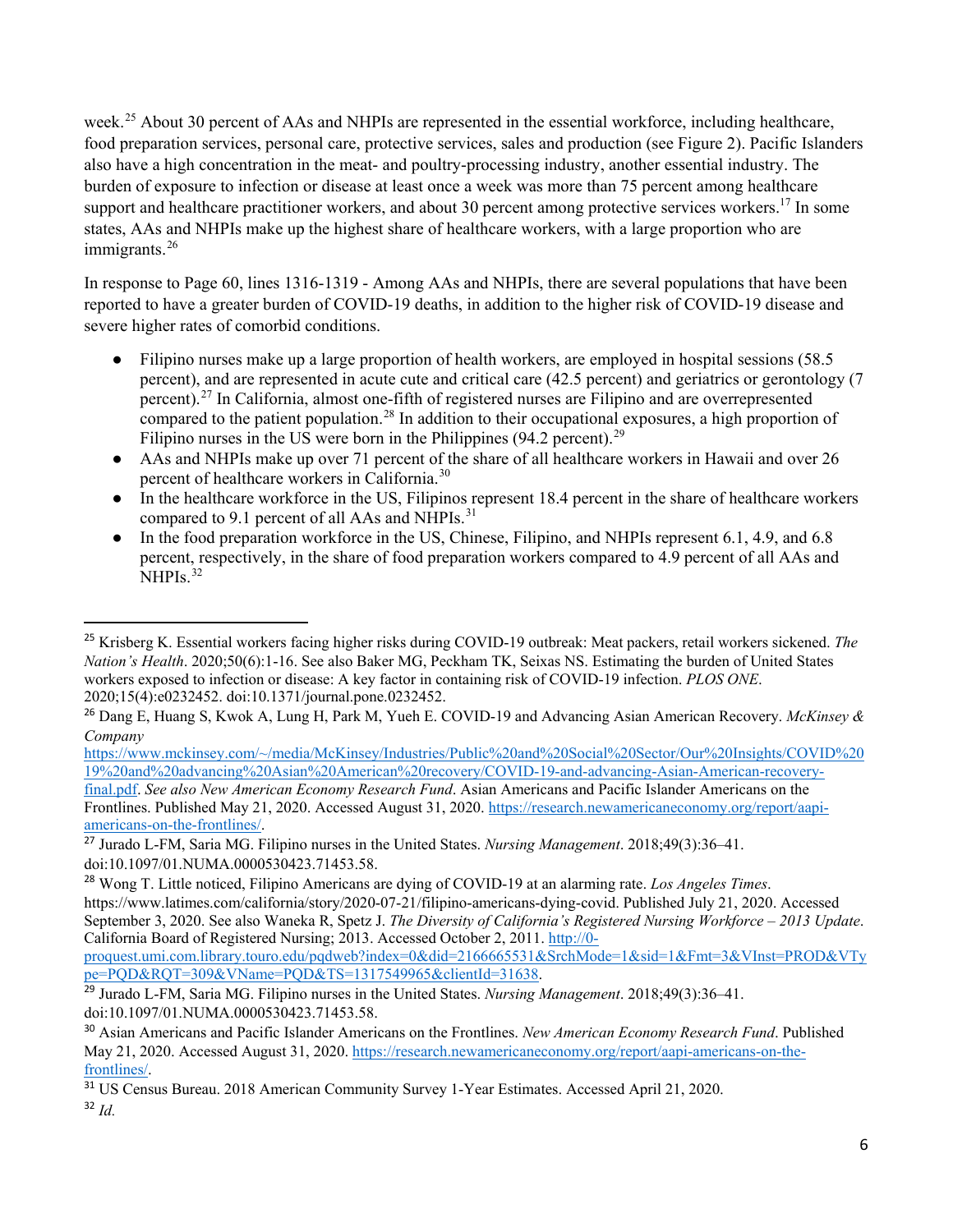In the production workforce in the US, South Asians and NHPIs make up 4.1% and 3.9%, respectively, compared to 3.8% of all AAs and NHPIs.<sup>[33](#page-6-0)</sup>



**Figure 2: Representation of select AA and NHPI groups in essential roles** 

Note: Essential workers include healthcare, food preparation services, personal care, protective services, sales and production workers. Source: 2018 the 2018 American Community Survey (ACS) 1-year Estimates. Data analyzed by L. Ðoan on 8/26/2020.

# **Ensuring Equity – Social Vulnerability Index and Social Determinants of Health**

If a vaccine is to be equitably accessible, the social conditions and determinants of health for AA and NHPI communities must be considered.<sup>[34](#page-6-1)</sup> This includes the rates of un- or under-insurance, immigration status, language access, cultural awareness, chronic health conditions, and more. APIAHF has sent a [letter](https://www.apiahf.org/resource/letter-to-hhs-ocr-in-response-to-civil-rights-protections-prohibiting-race-color-and-national-origin-discrimination-during-covid%E2%80%9019/) to the Office for Civil Rights at HHS on the needs of our community, yet their recent publication regarding civil rights protections and discrimination during COVID-19 failed to reference AAs and NHPIs.<sup>[35](#page-6-2)</sup>

*Disproportionate impact of chronic diseases amongst AAs and NHPIs* 

<span id="page-6-0"></span> <sup>33</sup> *Id.*

<span id="page-6-1"></span><sup>&</sup>lt;sup>34</sup> Written Statement for the Record for the Hearing Entitled 'The Disproportionate Impact of COVID-19 on Communities of Color' Committee on Ways and Means, *Asian & Pacific Islander American Health Forum*. Published May 27, 2020. Available at: [https://www.apiahf.org/wpcontent/uploads/2020/05/5.26.2020-Asian-Pacific-Islander-American-Health-Forum-](https://www.apiahf.org/wpcontent/uploads/2020/05/5.26.2020-Asian-Pacific-Islander-American-Health-Forum-WrittenTestimony-to-Ways-and-Means-Committee-1.pdf)[WrittenTestimony-to-Ways-and-Means-Committee-1.pdf.](https://www.apiahf.org/wpcontent/uploads/2020/05/5.26.2020-Asian-Pacific-Islander-American-Health-Forum-WrittenTestimony-to-Ways-and-Means-Committee-1.pdf)

<span id="page-6-2"></span><sup>&</sup>lt;sup>35</sup> Letter to HHS OCR in Response to Civil Rights Protections Prohibiting Race, Color and National Origin Discrimination During COVID-19, *Asian & Pacific Islander American Health Forum*. Published July 31, 2020. Available at: [https://www.apiahf.org/resource/letter-to-hhs-ocr-in-response-to-civil-rights-protections-prohibiting-race-color-and-national](https://www.apiahf.org/resource/letter-to-hhs-ocr-in-response-to-civil-rights-protections-prohibiting-race-color-and-national-origin-discrimination-during-covid%e2%80%9019/)[origin-discrimination-during-covid%e2%80%9019/.](https://www.apiahf.org/resource/letter-to-hhs-ocr-in-response-to-civil-rights-protections-prohibiting-race-color-and-national-origin-discrimination-during-covid%e2%80%9019/)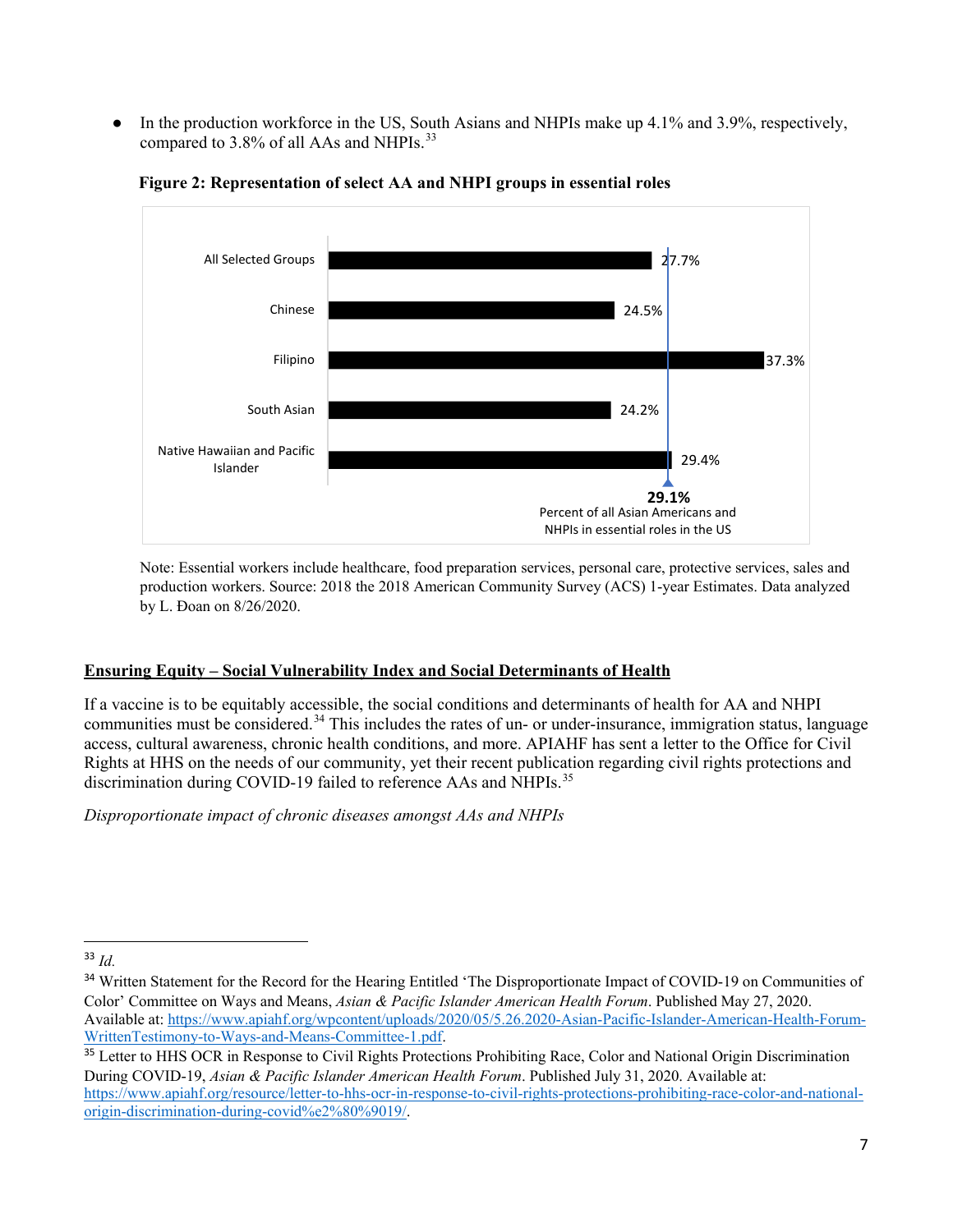The high prevalence of underlying health conditions like diabetes and pre-diabetes<sup>[36](#page-7-0)</sup> are a large contributing factor to COVID-19 disparities among AAs and NHPIs. According to the CDC, among COVID-19 confirmed hospitalized adults, over 90 percent of adults had an underlying health condition that included hypertension (56.9 percent), obesity (47.6 percent), metabolic disease (41.4 percent), and cardiovascular disease (32.5 percent).<sup>[37](#page-7-1)</sup> Additionally, COVID-19 morbidity and mortality have been associated with diabetes in several recent studies.<sup>38</sup> Diabetes is of particular concern for Filipino, South Asian and NHPI communities affecting 12 percent, 11 percent and 9 percent, respectively (vs. 8.5 percent in US total).<sup>[39](#page-7-3)</sup>

- NHPIs have disproportionately high prevalence of cardiometabolic diseases including diabetes and obesity, and are among the highest-risk populations in the US.[40](#page-7-4)
- Studies have found that Asians as an aggregate have greater diabetes prevalence than their white counterparts<sup>[41](#page-7-5)</sup> and have the highest proportion of undiagnosed diabetes among all racial and ethnic groups.[42](#page-7-6)
- Furthermore, there is variation in the prevalence of diabetes when data are disaggregated by Asian subgroups. For example, a study by Uchima et al. (2019) using data from the Hawai'i Behavioral Risk Factor Surveillance System found that NHPI (9.9 percent), Filipino (11.2 percent), and Chinese (9.1 percent) adults had significantly higher prevalence of diabetes than white adults (5.4 percent).<sup>43</sup> Another study found that all AA women and men (Asian Indian, Chinese, Filipino, Japanese, Korean, and Vietnamese) had greater prevalence of type 2 diabetes compared to non-Hispanic whites, with Asian Indian and Filipinos reporting the highest rates among AA subgroups.<sup>[44](#page-7-8)</sup>

*Multi-generational households* 

<span id="page-7-0"></span> <sup>36</sup> Ko JY, Danielson ML, Town M, et al. Risk Factors for COVID-19-associated hospitalization: COVID-19-Associated Hospitalization Surveillance Network and Behavioral Risk Factor Surveillance System. *medRxiv*. Published online July 27, 2020:2020.07.27.20161810. doi:10.1101/2020.07.27.20161810.

<span id="page-7-1"></span><sup>&</sup>lt;sup>37</sup> Centers for Disease Control and Prevention. COVID-NET: COVID-19-Associated Hospitalization Surveillance Network. Accessed August 31, 2020[. https://gis.cdc.gov/grasp/COVIDNet/COVID19\\_5.html.](https://gis.cdc.gov/grasp/COVIDNet/COVID19_5.html)

<span id="page-7-2"></span><sup>38</sup> Apicella M, Campopiano MC, Mantuano M, Mazoni L, Coppelli A, Prato SD. COVID-19 in people with diabetes: understanding the reasons for worse outcomes. *The Lancet Diabetes & Endocrinology*. 2020;8(9):782-792.

doi:10.1016/S2213-8587(20)30238-2. See also Holman N, Knighton P, Kar P, et al. Risk factors for COVID-19-related mortality in people with type 1 and type 2 diabetes in England: a population-based cohort study. *The Lancet Diabetes & Endocrinology*. Published online August 13, 2020. doi:10.1016/S2213-8587(20)30271-0.

<span id="page-7-3"></span><sup>39</sup> Wyatt LC, Russo R, Kranick J, et al. *Health Atlas 2012-2017 for AANHPI: A Comprehensive Look at Health for AANHPI in the U.S. 2020*.

<span id="page-7-4"></span><sup>&</sup>lt;sup>40</sup> Mau MK, Sinclair K, Saito EP, Baumhofer KN, Kaholokula JK. Cardiometabolic Health Disparities in Native Hawaiians and Other Pacific Islanders. *Epidemiol Rev*. 2009;31:113-129. doi:10.1093/ajerev/mxp004.

<span id="page-7-5"></span><sup>&</sup>lt;sup>41</sup> Menke A, Casagrande S, Geiss L, Cowie CC. Prevalence of and Trends in Diabetes Among Adults in the United States, 1988-2012. *JAMA*. 2015;314(10):1021-1029. doi:10.1001/jama.2015.10029. See also Wang EJ, Wong EC, Dixit AA,

Fortmann SP, Linde RB, Palaniappan LP. Type 2 Diabetes: Identifying High Risk Asian American Subgroups in a Clinical Population. *Diabetes Res Clin Pract*. 2011;93(2):248-254. doi:10.1016/j.diabres.2011.05.025.

<span id="page-7-6"></span><sup>&</sup>lt;sup>42</sup> Menke A, Casagrande S, Geiss L, Cowie CC. Prevalence of and Trends in Diabetes Among Adults in the United States, 1988-2012. *JAMA*. 2015;314(10):1021-1029. doi:10.1001/jama.2015.10029.

<span id="page-7-7"></span><sup>43</sup> Uchima O, Wu YY, Browne C, Braun KL. Disparities in Diabetes Prevalence Among Native Hawaiians/Other Pacific Islanders and Asians in Hawai'i. *Prev Chronic Dis*. 2019;16. doi:10.5888/pcd16.180187.

<span id="page-7-8"></span><sup>44</sup> Wang EJ, Wong EC, Dixit AA, Fortmann SP, Linde RB, Palaniappan LP. Type 2 Diabetes: Identifying High Risk Asian American Subgroups in a Clinical Population. *Diabetes Res Clin Pract*. 2011;93(2):248-254. doi:10.1016/j.diabres.2011.05.025.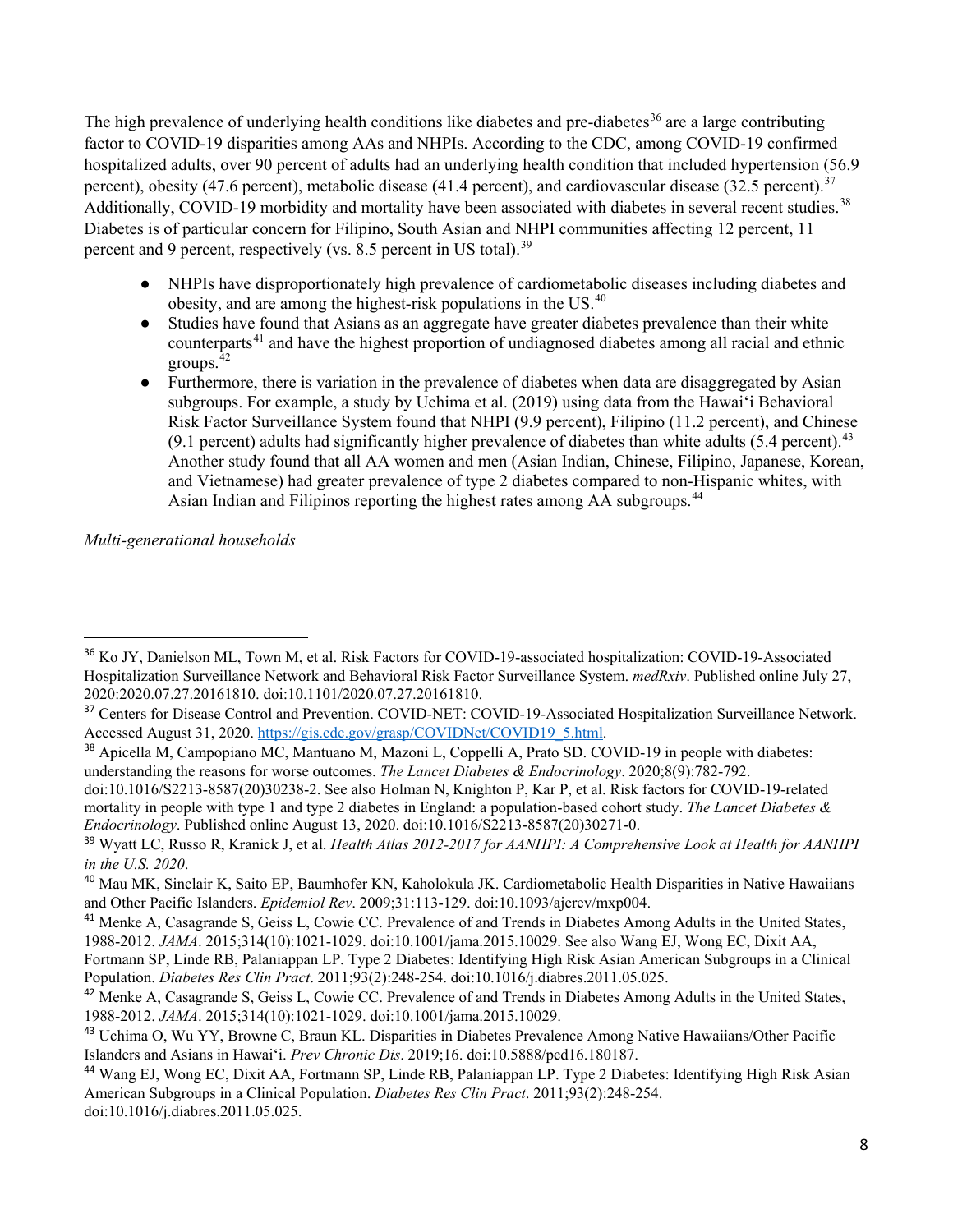Living in more crowded homes, and/or multi-generational homes, may increase the risk of COVID infection, particularly among households with vulnerable populations (e.g., older adults) or essential workers and limited space to isolate.<sup>[45](#page-8-0)</sup>

- AAs and NHPIs are more likely to live in multigenerational homes than other racial/ethnic groups.<sup>[46](#page-8-1)</sup> More than 70 percent of AAs and NHPIs lived in multigenerational homes, with about 13 percent of AAs and NHPIs living in three-generational households.<sup>[47](#page-8-2)</sup> The percent of adults 65 years and older living in multigenerational homes ranged from 4.6% among NHPIs to 12.1% among Filipinos.<sup>[48](#page-8-3)</sup>
- Among AA and NHPI groups, Filipinos (18.7 percent) and NHPIs (16.4 percent) reported the percentages of living in three-generational households.<sup>[49](#page-8-4)</sup>
- NHPIs have higher COVID-19 death rates than any other racial or ethnic group, especially in regions with dense populations of NHPIs like Louisiana, Arkansas and Iowa.<sup>[50](#page-8-5)</sup>
- About 24.1 percent of NHPIs live in 19 hotspot counties where NHPI populations are disproportionately affected by COVID-19 and 5.1 percent of AAs live in 4 hotspot counties where AA residents are disproportionately affected by COVID-19.<sup>[51](#page-8-6)</sup>

# *Language access a barrier for 1 in 3 Asian Americans and Pacific Islanders*

One third of AAs and Pacific Islanders are limited English proficient (LEP), meaning they speak little to no English, creating a substantial barrier to accessing routine care, let alone critical information and access to vaccines and clinical trials. Despite existing federal law and regulation requiring protections for LEP communities, who account for 25 million Americans, including over 6 million AAs and over 100,000 NHPIs, and established language access plans of federal agencies, language remains a significant barrier for the health of AAs and NHPIs.<sup>[52](#page-8-7)</sup>

Our concerns are furthered confirmed by a survey commissioned by APIAHF with 45 community-based partners working with AA and NHPI communities which found that 9 in 10 respondents reported that existing language resources related to COVID-19 are inadequate.<sup>[53](#page-8-8)</sup> As such, it is critical that any vaccine framework address

<span id="page-8-0"></span> <sup>45</sup> Dougherty C. 12 People in a 3-Bedroom House, Then the Virus Entered the Equation. *The New York Times*. https://www.nytimes.com/2020/08/01/business/economy/housing-overcrowding-coronavirus.html. Published August 1, 2020. Accessed August 31, 2020. *See also* Mejia MC, Cha P. Overcrowded Housing and COVID-19 Risk among Essential Workers. Public Policy Institute of California. Accessed August 31, 2020. [https://www.ppic.org/blog/overcrowded-housing](https://www.ppic.org/blog/overcrowded-housing-and-covid-19-risk-among-essential-workers/)[and-covid-19-risk-among-essential-workers/.](https://www.ppic.org/blog/overcrowded-housing-and-covid-19-risk-among-essential-workers/) 

<span id="page-8-1"></span><sup>46</sup> Cohn D, Passel JS. Record 64 million Americans live in multigenerational households. *Pew Research Center*. Published April 5, 2018. Accessed August 31, 2020. [https://www.pewresearch.org/fact-tank/2018/04/05/a-record-64-million-americans](https://www.pewresearch.org/fact-tank/2018/04/05/a-record-64-million-americans-live-in-multigenerational-households/)[live-in-multigenerational-households/.](https://www.pewresearch.org/fact-tank/2018/04/05/a-record-64-million-americans-live-in-multigenerational-households/)

<span id="page-8-2"></span><sup>47</sup> US Census Bureau. 2018 American Community Survey 1-Year Estimates.

<span id="page-8-3"></span><sup>48</sup> *Id.* 

<span id="page-8-4"></span><sup>49</sup> *Id.*

<span id="page-8-5"></span><sup>50</sup> Chang RC, Penaia C, Thomas K. Count Native Hawaiian And Pacific Islanders In COVID-19 Data—It's An OMB Mandate. *Health Affairs Blog*. doi:10.1377/hblog20200825.671245.

<span id="page-8-6"></span><sup>&</sup>lt;sup>51</sup> Centers for Disease Control and Prevention. Demographic Trends of COVID-19 cases and deaths in the US reported to CDC. CDC COVID Data Tracker.

<span id="page-8-7"></span><sup>52</sup> COVID-19 Language Access Letter to Congressional Leadership, *Asian & Pacific Islander American Health Forum*. Published July 23, 2020. Available at: [https://www.apiahf.org/resource/covid19-lep-letter/.](https://www.apiahf.org/resource/covid19-lep-letter/)

<span id="page-8-8"></span><sup>&</sup>lt;sup>53</sup> What Asian American, Native Hawaiian and Pacific Islander Organizations Need in the Face of the COVID-19 Pandemic, *Asian & Pacific Islander American Health Forum*. Published July 20, 2020. Available at: [https://www.apiahf.org/resource/covid-19-need-to-know/.](https://www.apiahf.org/resource/covid-19-need-to-know/)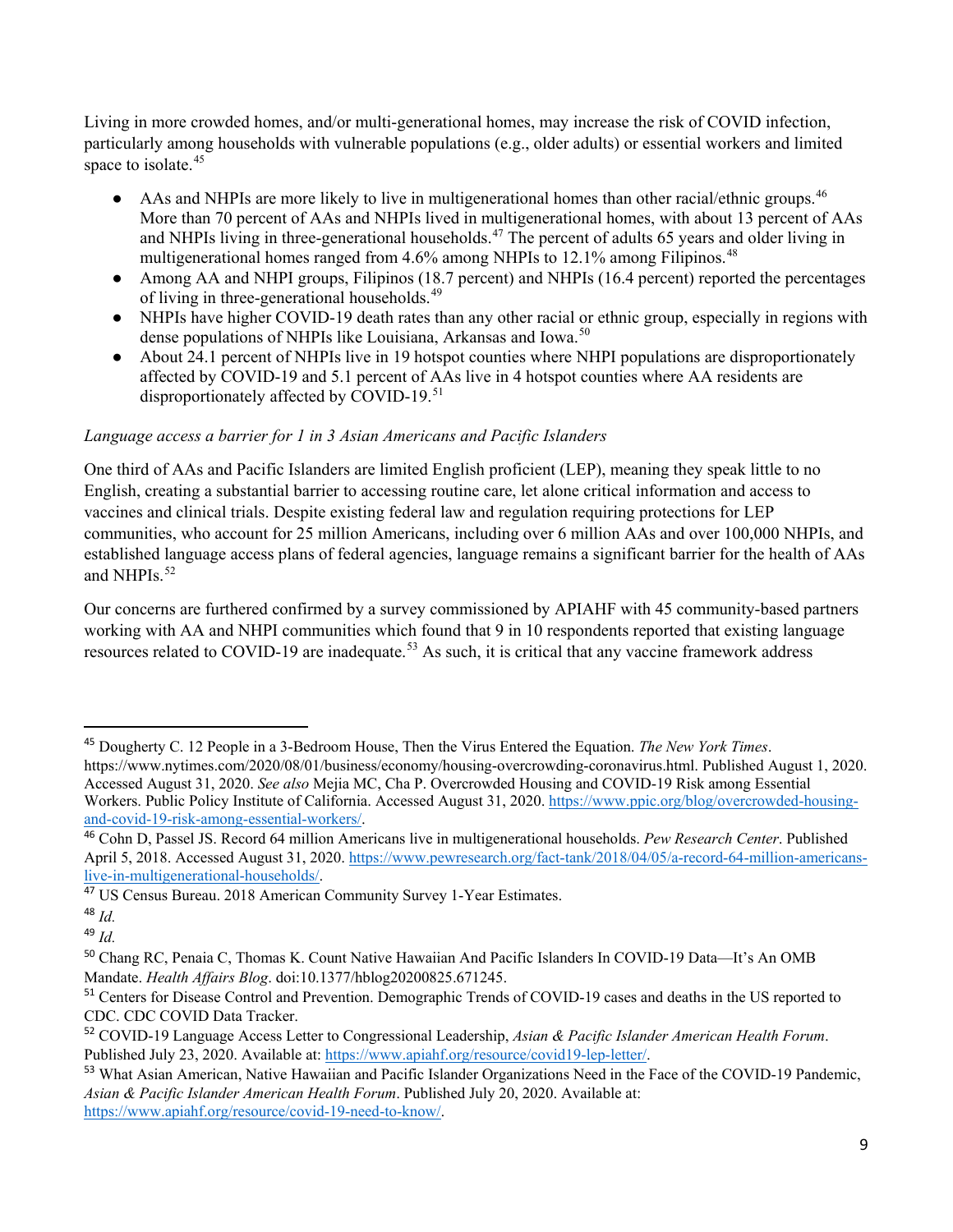language access barriers and advocate for allocation of resources, at the trial, distribution and public education of any COVID-19 vaccine.

## *Immigration status and other social determinants of health*

While the Affordable Care Act (ACA) has resulted in more than 20 million Americans gaining coverage through Medicaid and the Health Insurance Marketplace, coverage remains unequal with millions of immigrants ineligible for Medicaid and other public health insurance programs.<sup>[54](#page-9-0)</sup> Federal restrictions, dating back to the 1996 Personal Responsibility and Work Opportunity Reconciliation Act of 1996, bar many categories of immigrants from coverage while undocumented immigrants are not even able to buy unsubsidized insurance on the ACA marketplaces. As a result, 31% of noncitizens are uninsured, compared to 8% of naturalized citizens and 7% of native-born citizens.[55](#page-9-1)

For example, individuals living in the U.S. under the Compacts of Free Association with the Republic of the Marshall Islands, Federated States of Micronesia and Republic of Palau are categorically ineligible for Medicaid<sup>[56](#page-9-2)</sup>, as are those without green cards or those who have had legal permanent resident status for less than five years. Immigration status is a leading social determinant of health, dividing our nation between those who have coverage and those who do not. This disparity is even more significant in the context of COVID-19 where immigrant communities lack full access to testing and treatment and fear seeking care as a result of public charge and immigration enforcement concerns.

# *The Importance of Disaggregated Data*

The Marshall Project reported in late August that the AA community has been hit just as hard as the Black and Hispanic communities — facing at least a  $30\%$  increase in deaths this year.<sup>[57](#page-9-3)</sup> However, having the data to reveal this has been difficult to secure. One of the key barriers to being able to see the inequities and disparities in health for AA and NHPI populations is the aggregation of data by race and ethnicity.<sup>[58](#page-9-4)</sup>

"[T]he impact on Asian Americans, Native Hawaiians, and Pacific Islanders is less evident because the data on these specific communities are not disaggregated to show the full impact of the coronavirus recession among subgroups of AANHPI communities.

The data that are disaggregated, for income levels and educational attainment, demonstrate that aggregated data for all Asian Americans, Native Hawaiians, and Pacific Islanders mask serious socioeconomic inequities within and among the many [subgroups in this catch-all category.](https://equitablegrowth.org/how-data-disaggregation-matters-for-asian-americans-and-pacific-islanders/) To address both the public health and economic crises, disaggregating U.S. administrative data by detailed race and ethnicity is a critical element of a [broader policy agenda](https://equitablegrowth.org/the-coronavirus-recession-and-economic-inequality-a-roadmap-to-recovery-and-long-term-structural-change/) to protect the most vulnerable workers and to address pervasive issues of [systemic racism.](https://equitablegrowth.org/race-and-the-lack-of-intergenerational-economic-mobility-in-the-united-states/) (Washington Center for Equitable Growth, August 20, 2020)"

<span id="page-9-0"></span> <sup>54</sup> Chartbook: Accomplishments of Affordable Care Act, *Center on Budget and Policy Priorities*. Published March 19, 2020. Available at: [https://www.cbpp.org/research/health/chart-book-accomplishments-of-affordable-care-act.](https://www.cbpp.org/research/health/chart-book-accomplishments-of-affordable-care-act) 

<span id="page-9-1"></span><sup>55</sup> APIAHF analysis of 2018 American Community Survey data.

<span id="page-9-2"></span><sup>56</sup> APIAHF Letter to Congressional Leaders on COFA and COVID-19, *Asian & Pacific Islander American Health Forum.* Published May 7, 2020. Available at[: https://www.apiahf.org/resource/apiahf-letter-to-congressional-leaders-on-cofa-and](https://www.apiahf.org/resource/apiahf-letter-to-congressional-leaders-on-cofa-and-covid-19/)[covid-19/.](https://www.apiahf.org/resource/apiahf-letter-to-congressional-leaders-on-cofa-and-covid-19/) 

<span id="page-9-3"></span><sup>57</sup> Flagg A, Sharma D, Fenn L, Stobbe M. COVID-19's Toll on People of Color Is Worse Than We Knew. The Marshall Project. Published August 21, 2020.

<span id="page-9-4"></span><sup>58</sup> COVID-19 Demographic Data Sign-on Letter to Congress, *Asian & Pacific Islander American Health Forum*. Published May 4, 2020. Available at[: https://www.apiahf.org/resource/covid-19-demographic-data-sign-on-letter-to-congressional](https://www.apiahf.org/resource/covid-19-demographic-data-sign-on-letter-to-congressional-leaders/)[leaders/.](https://www.apiahf.org/resource/covid-19-demographic-data-sign-on-letter-to-congressional-leaders/)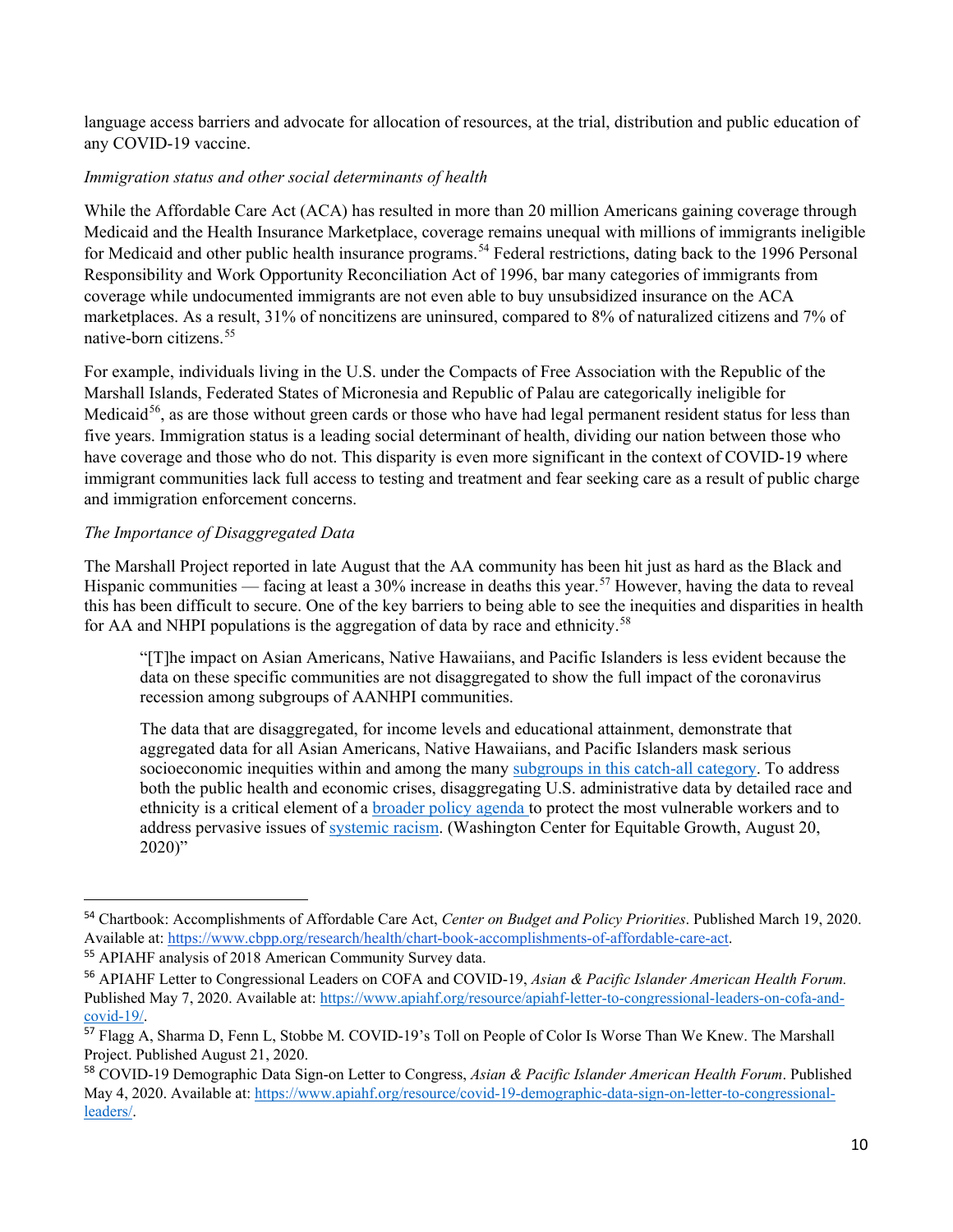Where data has been collected and analyzed in a method that is disaggregated by race and ethnicity, the disproportionate impact is revealed as outlined earlier in this comment.

Finally, it is extremely important to look at the underlying conditions (racism, poverty, co-morbidities, lack of access to health info/care/insurance), homelessness, institutionalization, and systemic inequality. Racism is a consequence of systemic inequalities and any framework must acknowledge the potential impact on vaccine allocation and public health.

Sincerely,

Asian & Pacific Islander American Health Forum NYU Center for the Study of Asian American Health

### **National AANHPI COVID Health Response Partnership:**

Asian Pacific American Labor Alliance, AHL-CIO Asian Pacific Islander American Public Affairs (APAPA) Association of Asian Pacific Community Health Organizations (AAPCHO) Coalition for Asian American Children and Families National Council of Asian Pacific Americans NH&PI Hawai'i COVID 3R Team Pacific Islander Center of Primary Care Excellence Papa Ola Lōkahi Philippine Nurses Association of America Inc.

#### **Additional Signatories:**

AADAP, Inc. AANHPI COVID-19 Policy and Research Team AltaMed Health Services American Medical Women's Association APAIT – a division of Special Service for Groups Asian & Pacific Islander Caucus for Public Health Asian American Psychological Association Asian American Research Center on Health (ARCH) Asian Americans Advancing Justice | AAJC Asian Americans Advancing Justice – Los Angeles Asian Pacific Health Care Venture, Inc. Asian Pacific Forward Movement (APIFM) Asian Pacific Partners for Empowerment, Advocacy and Leadership (APPEAL) Asian Resources, Inc. BPSOS Center for Community Advancement CA Healthy Nail Salon Collaborative Chinatown Service Center Chinatown YMCA Chinese-American Planning Council Department of Native Hawaiian Health, University of Hawaii Empowering Pacific Islander Communities (EPIC) Faith and Community Empowerment (formerly KCCD) Healthy House Within A MATCH Coalition Immigrant and Refugee Community Organization (IRCO)'s Pacific Islander and Asian Family Center (PIAFC) International Community Health Services, Inc.